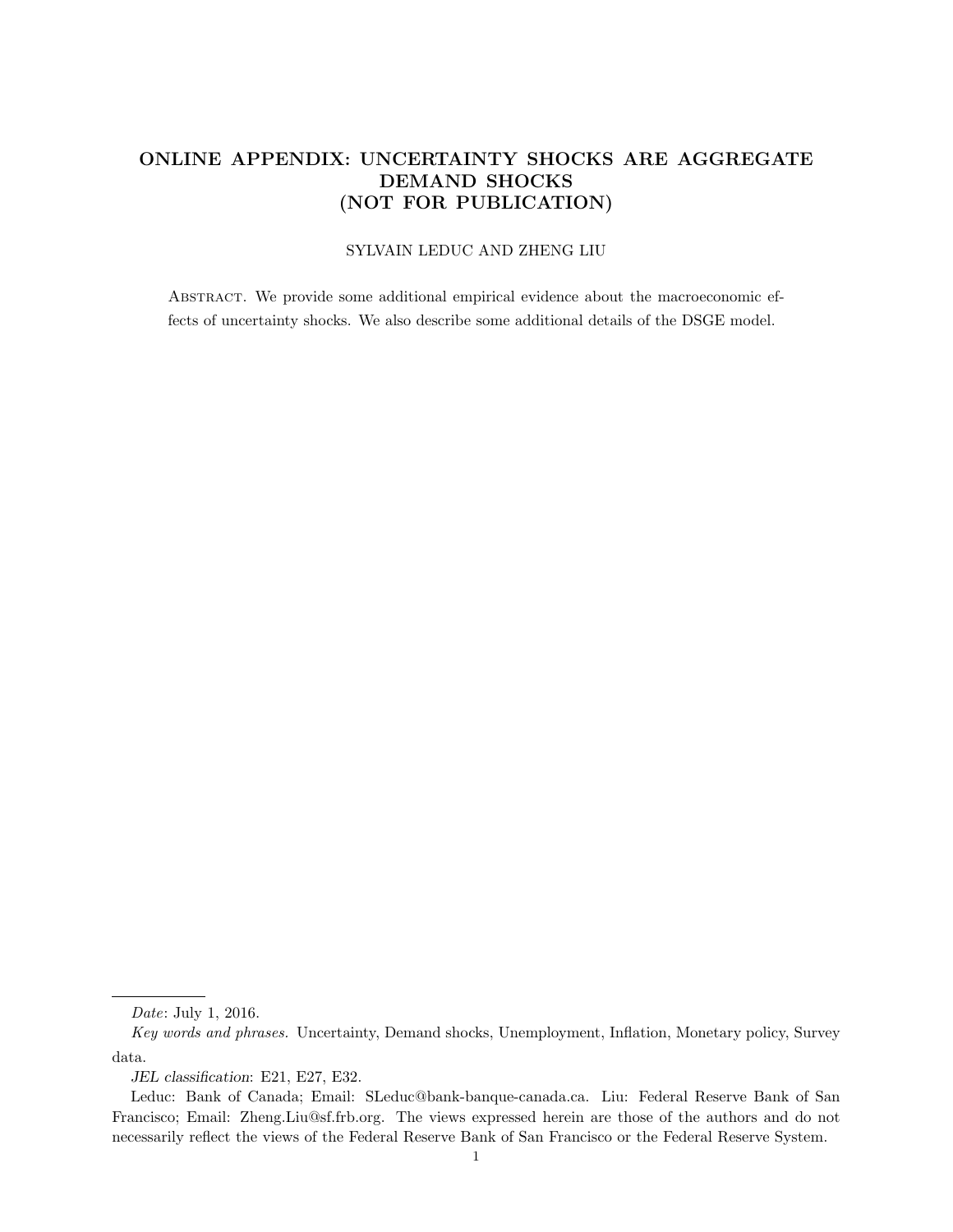### Appendix A. Robustness of VAR evidence

A.1. Measuring uncertainty using the VIX. The aggregate demand effects of uncertainty are not an artifact of our measure of consumer uncertainty. They are also present when we replace the consumer uncertainty measure with the VIX, as shown in Figure A1. In particular, following a shock to uncertainty (measured by the VIX index), unemployment rises significantly for about two years, inflation declines significantly for about 15 months, and monetary policy accommodates by lowering the nominal interest rate.

A.2. Monetary policy and the zero lower bound. Our sample covers the post-2008 periods, during which the U.S. monetary policy has been constrained by the zero lower bound (ZLB) on the short-term nominal interest rates. The inability of monetary policy to accommodate the negative effects of uncertainty when the ZLB is binding implies that our BVAR model could be misspecified. In reality, however, the Fed used unconventional monetary tools after the short-term nominal interest rate reached the zero lower bound. In particular, the Fed has conducted three rounds of large-scale asset purchases and provided systematic forward guidance about the future path of monetary policy.

To examine the importance of this issue for our results, we estimate a BVAR model with an alternative indicator of monetary policy. In particular, we use the two-year Treasury bond yields as an indicator of monetary policy instead of the three-month Treasury bills rate. Swanson and Williams (2014) argue that the Federal Reserve's forward guidance policy typically attempts to influence the two-year Treasury bond yields. Gertler and Karadi (2015) also argue for the use of a long-term interest rate as an indicator of monetary policy in a VAR. Unlike the three-month Treasury bills rate, the two-year Treasury yields did not reach the zero lower bound. More importantly, the use of this longer-term interest rate helps capture the effects of unconventional monetary policy, which is designed to lower yields on long-term securities. Thus, we examine a BVAR model that is identical to the baseline fourvariable BVAR model, except that the short-term nominal interest rate series is replaced by a long-term interest rate series.

Figure A2 displays the impulse responses to an uncertainty shock in the BVAR model with the survey-based consumer uncertainty, the unemployment rate, the CPI inflation rate, and the two-year Treasury yields. As in our baseline model, the shock that raises uncertainty raises the unemployment rate and lowers both the inflation rate and the two-year Treasury yields. These effects are persistent and statistically significant at the 90-percent level.

When we use the VIX instead of the survey-based measure of uncertainty, we obtain similar results. See Figure A3.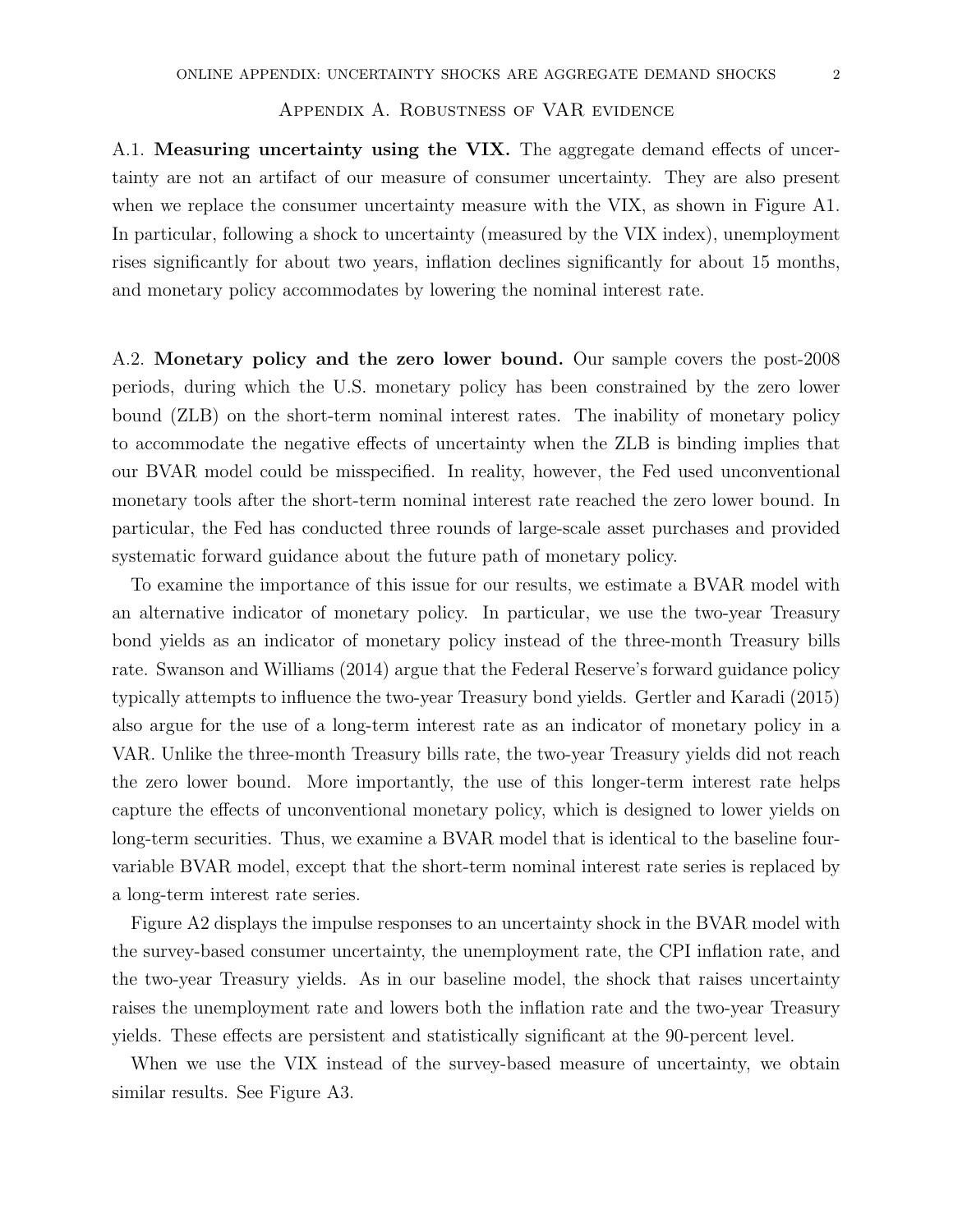A.3. Uncertain future or bad economic times? The consumer uncertainty measure rises in recessions. To assess the extent to which consumer uncertainty might reflect households' perceptions of bad economic times, we follow an approach similar to Baker et al. (2015) and estimate a five-variable BVAR model that includes a consumer sentiment index as an additional variable to control for potential effects from movements in consumer confidence.

Figure A4 displays the impulse responses to an uncertainty shock in the five-variable BVAR model that includes a consumer sentiment index. The impulse responses show that the macroeconomic effects of uncertainty shocks are qualitatively similar to those estimated from the benchmark BVAR. A shock to uncertainty raises the unemployment and lowers consumer sentiment, the inflation rate, and the short-term nominal interest rate. The responses of the macroeconomic variables are statistically significant at the 90 percent level. The inflation response remains negative and significantly different zero between 12 and 24 months following the shock. Thus, the macroeconomic effects of consumer uncertainty shocks do not seem to reflect responses of macroeconomic variables to changes in consumer confidence.

When we use the VIX instead of the survey-based measure of uncertainty, we obtain similar results. See Figure A5.

Appendix B. Summary of equilibrium conditions in the DSGE model

A search equilibrium is a system of 16 equations for 16 variables summarized in the vector

$$
\left[C_t, \Lambda_t, \pi_t, m_t, q_t^u, q_t^v, N_t, u_t, U_t, Y_t, R_t, v_t, q_t, J_t^F, w_t^N, w_t\right].
$$

We write the equations in the same order as in the dynare code.

(1) Household's bond Euler equation:

$$
1 = \mathcal{E}_t \beta \frac{\Lambda_{t+1}}{\Lambda_t} \frac{R_t}{\pi_{t+1}},\tag{A1}
$$

(2) Marginal utility of consumption

$$
\Lambda_t = \frac{1}{C_t - hC_{t-1}} - \mathcal{E}_t \frac{\beta h}{C_{t+1} - hC_t}.\tag{A2}
$$

(3) Retail firm's optimal pricing decision:

$$
q_t = \frac{\eta - 1}{\eta} + \frac{\Omega_p}{\eta} \left[ \frac{\pi_t}{\pi} \left( \frac{\pi_t}{\pi} - 1 \right) - \mathcal{E}_t \frac{\beta \Lambda_{t+1}}{\Lambda_t} \frac{Y_{t+1}}{Y_t} \frac{\pi_{t+1}}{\pi} \left( \frac{\pi_{t+1}}{\pi} - 1 \right) \right],\tag{A3}
$$

(4) Matching function

$$
m_t = \mu u_t^{\alpha} v_t^{1-\alpha},\tag{A4}
$$

(5) Job finding rate

$$
q_t^u = \frac{m_t}{u_t},\tag{A5}
$$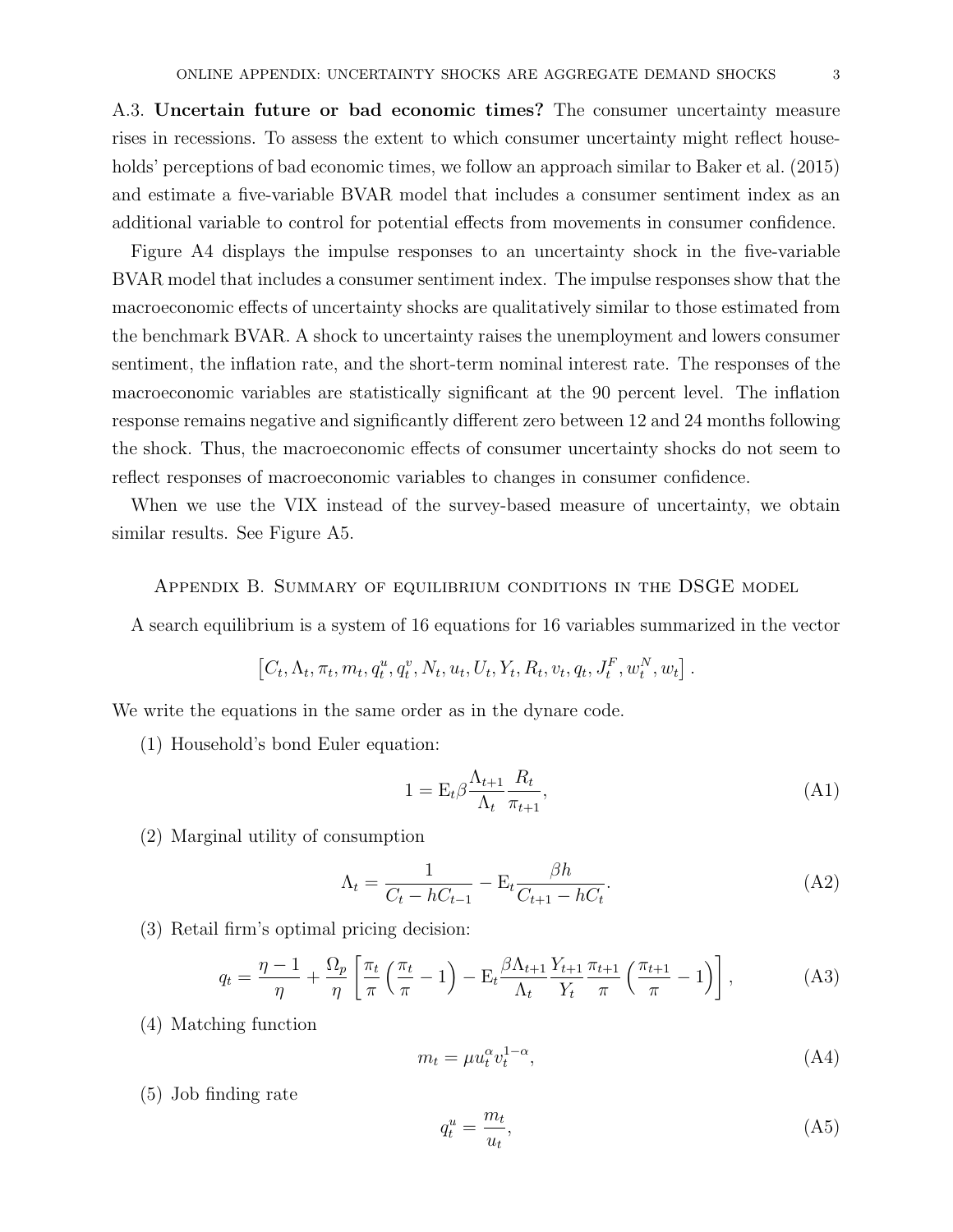(6) Vacancy filling rate

$$
q_t^v = \frac{m_t}{v_t},\tag{A6}
$$

(7) Employment dynamics:

$$
N_t = (1 - \rho) N_{t-1} + m_t, \tag{A7}
$$

(8) Number of searching workers:

$$
u_t = 1 - (1 - \rho)N_{t-1},\tag{A8}
$$

(9) Unemployment:

$$
U_t = 1 - N_t,\tag{A9}
$$

(10) Aggregate production function:

$$
Y_t = Z_t N_t \tag{A10}
$$

(11) Taylor rule:

$$
R_t = r\pi^* \left(\frac{\pi_t}{\pi^*}\right)^{\phi_\pi} \left(\frac{Y_t}{Y}\right)^{\phi_y},\tag{A11}
$$

(12) Aggregate Resource constraint:

$$
C_t + \kappa v_t + \frac{\Omega_p}{2} \left(\frac{\pi_t}{\pi} - 1\right)^2 Y_t = Y_t,
$$
\n(A12)

(13) Match value

$$
J_t^F = q_t Z_t - w_t + E_t \frac{\beta \Lambda_{t+1}}{\Lambda_t} (1 - \rho) J_{t+1}^F,
$$
\n(A13)

(14) Vacancy posting

$$
J_t^F = \frac{\kappa}{q_t^v},\tag{A14}
$$

(15) Nash bargaining wage:

$$
\frac{b}{1-b}J_t^F = w_t^N - \phi - \frac{\chi}{\Lambda_t} + (1-\rho)E_t \frac{\beta \Lambda_{t+1}}{\Lambda_t} (1 - q_{t+1}^u) \frac{b}{1-b} J_{t+1}^F,
$$
\n(A15)

(16) Actual real wage (with real wage rigidity)

$$
w_t = w_{t-1}^{\gamma}(w_t^N)^{\gamma},\tag{A16}
$$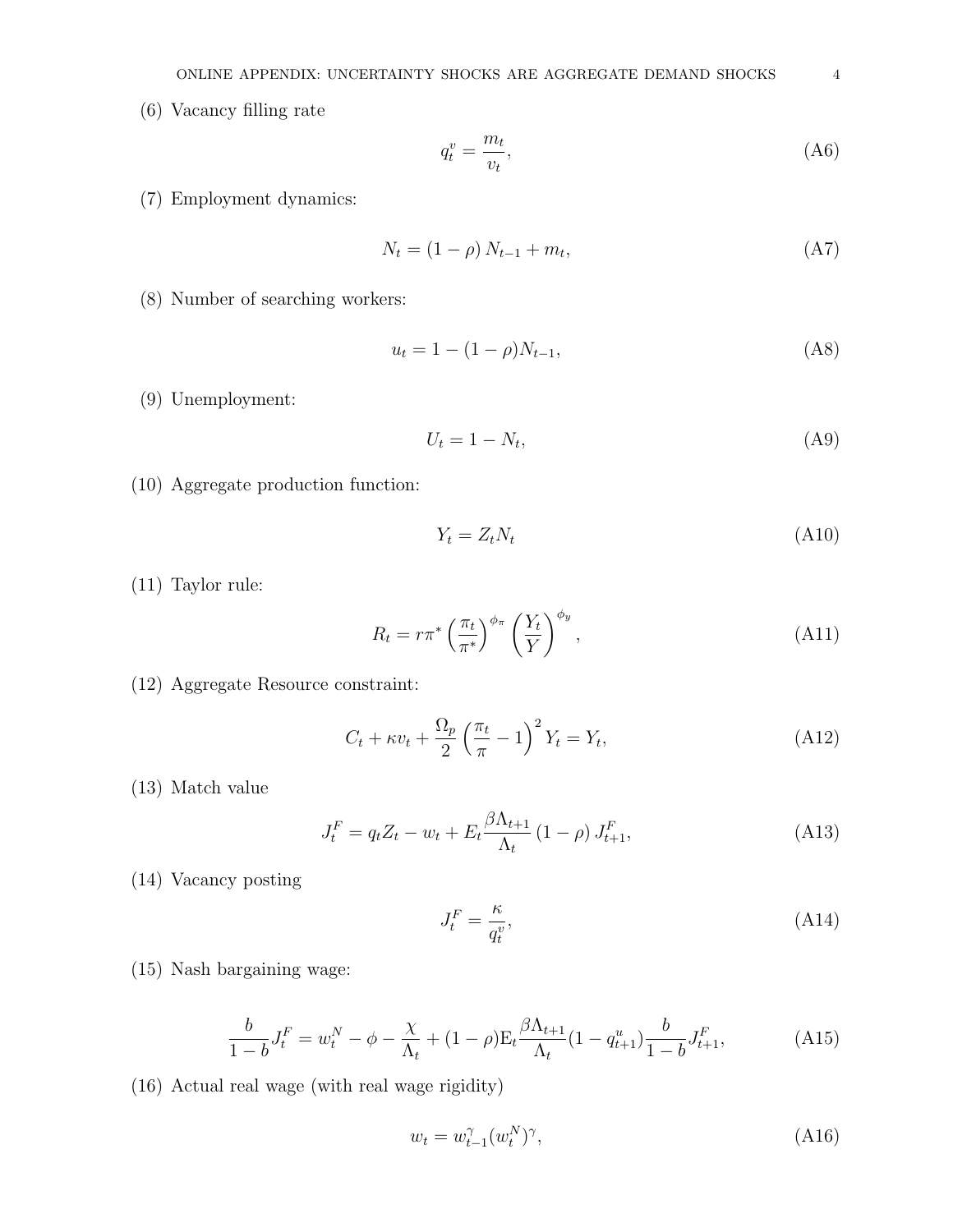## Appendix C. Equilibrium system scaled by steady state (used in dynare)

Denote by  $\hat{X}_t \equiv \frac{X_t}{X}$  $\frac{X_t}{X}$  the scaled value of the variable  $X_t$  by its steady-state level. The system of equilibrium conditions can be reduced to the following 16 equations to solve for the 16 endogenous variables summarized in the vector

$$
[\hat{C}_t, \hat{\Lambda}_t, \hat{R}_t, \hat{\pi}_t, \hat{Y}_t, \hat{q}_t, \hat{m}_t, \hat{u}_t, \hat{v}_t, \hat{q}_t^u, \hat{q}_t^v, \hat{N}_t, \hat{U}_t, \hat{J}_t^F, \hat{w}_t^N, \hat{w}_t, ]
$$

(1) Household's bond Euler equation:

$$
1 = \mathcal{E}_t \frac{\hat{\Lambda}_{t+1}}{\hat{\Lambda}_t} \frac{\hat{R}_t}{\hat{\pi}_{t+1}},\tag{A17}
$$

(2) Marginal utility of consumption

$$
\frac{1 - \beta h}{1 - h} \hat{\Lambda}_t = \frac{1}{\hat{C}_t - h\hat{C}_{t-1}} - \mathcal{E}_t \frac{\beta h}{\hat{C}_{t+1} - h\hat{C}_t}.
$$
 (A18)

(3) Retail firm's optimal pricing decision:

$$
\hat{q}_t = 1 + \frac{\Omega_p}{\eta - 1} \left[ \hat{\pi}_t \left( \hat{\pi}_t - 1 \right) - \mathcal{E}_t \beta \frac{\hat{\Lambda}_{t+1}}{\hat{\Lambda}_t} \frac{\hat{Y}_{t+1}}{\hat{Y}_t} \hat{\pi}_{t+1} \left( \hat{\pi}_{t+1} - 1 \right) \right], \tag{A19}
$$

(4) Matching function

$$
\hat{m}_t = \hat{u}_t^{\alpha} \hat{v}_t^{1-\alpha},\tag{A20}
$$

(5) Job finding rate

$$
\hat{q}_t^u = \frac{\hat{m}_t}{\hat{u}_t},\tag{A21}
$$

(6) Vacancy filling rate

$$
\hat{q}_t^v = \frac{\hat{m}_t}{\hat{v}_t},\tag{A22}
$$

(7) Employment dynamics:

$$
\hat{N}_t = (1 - \rho) \hat{N}_{t-1} + \rho \hat{m}_t,\tag{A23}
$$

(8) Number of searching workers:

$$
u\hat{u}_t = 1 - (1 - \rho)N\hat{N}_{t-1},
$$
\n(A24)

(9) Unemployment:

$$
U\hat{U}_t = 1 - N\hat{N}_t,\tag{A25}
$$

(10) Aggregate production function:

$$
\hat{Y}_t = \hat{Z}_t \hat{N}_t \tag{A26}
$$

(11) Taylor rule:

$$
\hat{R}_t = (\pi^*)^{1-\phi_\pi} \hat{\pi}_t^{\phi_\pi} \hat{Y}_t^{\phi_y},\tag{A27}
$$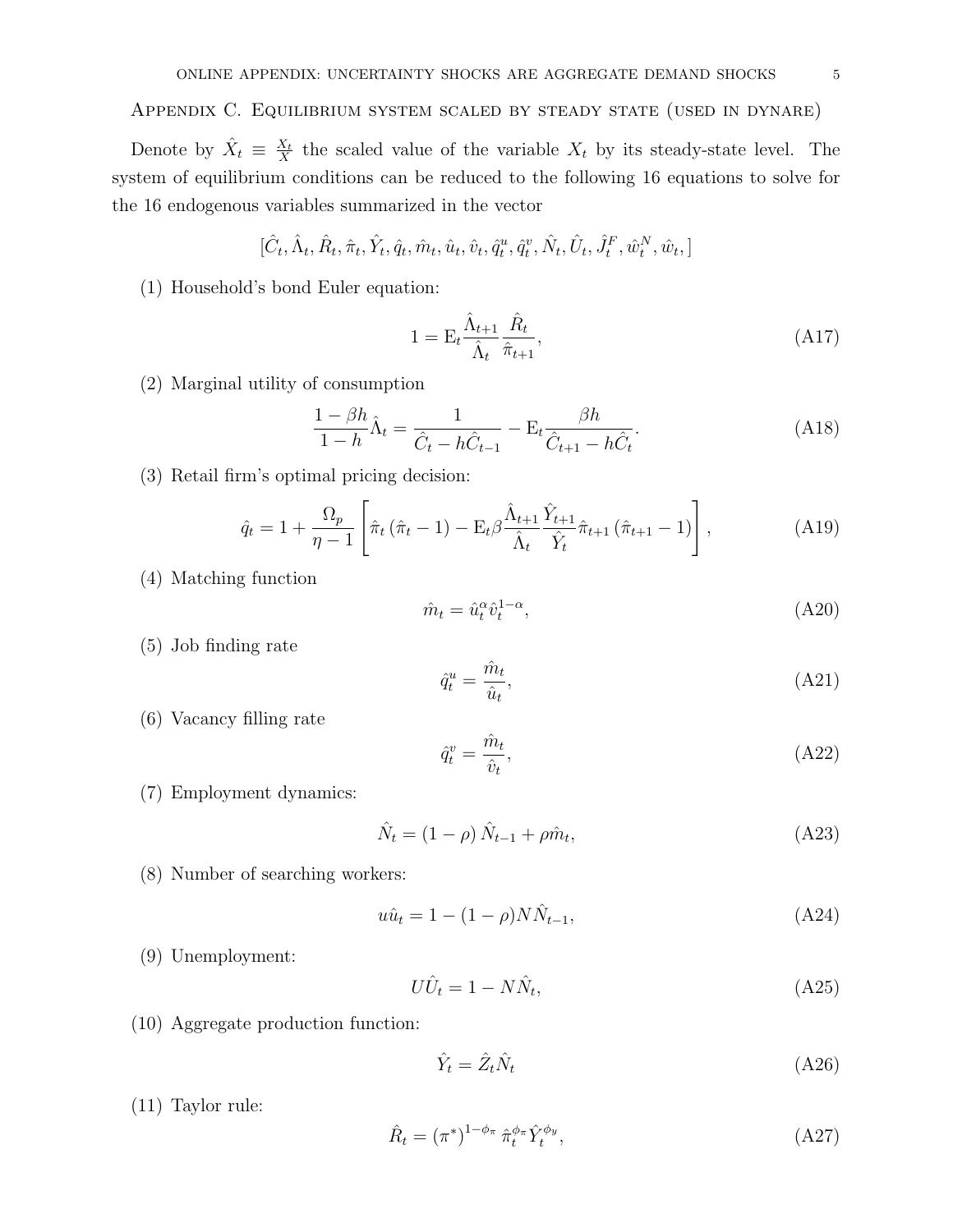(12) Aggregate Resource constraint:

$$
\frac{C}{Y}\hat{C}_t + \frac{\kappa v}{Y}\hat{v}_t + \frac{\Omega_p}{2}(\hat{\pi}_t - 1)^2 \hat{Y}_t = \hat{Y}_t,
$$
\n(A28)

(13) Match value:

$$
\hat{J}_t^F = qZ\hat{q}_t\hat{Z}_t - w\hat{w}_t + \beta E_t(1-\rho)\frac{\hat{\Lambda}_{t+1}}{\hat{\Lambda}_t}\hat{J}_{t+1}^F,
$$
\n(A29)

(14) Vacancy posting:

$$
\hat{J}_t^F = \frac{1}{\hat{q}_t^v},\tag{A30}
$$

(15) Nash wage (after substitutions):

$$
\frac{b}{1-b}J^F\hat{J}_t^F = w\hat{w}_t^N - \phi - \frac{\chi}{\Lambda \hat{\Lambda}_t} + (1-\rho)E_t \frac{\beta \hat{\Lambda}_{t+1}}{\hat{\Lambda}_t} (1 - q^u \hat{q}_{t+1}^u) \frac{b}{1-b} J^F \hat{J}_{t+1}^F, \tag{A31}
$$

(16) Actual real wage (with real wage rigidity)

$$
\hat{w}_t = \hat{w}_{t-1}^{\gamma}(\hat{w}_t^N)^{\gamma},\tag{A32}
$$

# Appendix D. Impulse responses of unemployment in alternative DSGE specifications without real wage rigidities

In the main text, we show that the macro effects of uncertainty shocks are amplified through the interactions between the option-value channel related to search frictions in the labor market and the demand channel associated with nominal rigidities in the goods market. In the baseline model there, we assume that real wages are rigid. Here we consider the case with flexible real wages. In particular, we set the real wage rigidity parameter to  $\gamma = 0$ instead of the value of 0.8 assumed in the baseline calibration.

Figure A6 shows the impulse responses of unemployment in alternative DSGE models without real wage rigidities. The patterns are very similar to those in the baseline model shown in Figure 7 of the main text. In particular, both search frictions and nominal rigidities are important for amplifying the effects of uncertainty shocks on unemployment. When search frictions are reduced or when prices are flexible, the responses of unemployment to an uncertainty shock become more muted. In addition, habit formation further amplifies the effects of uncertainty shocks.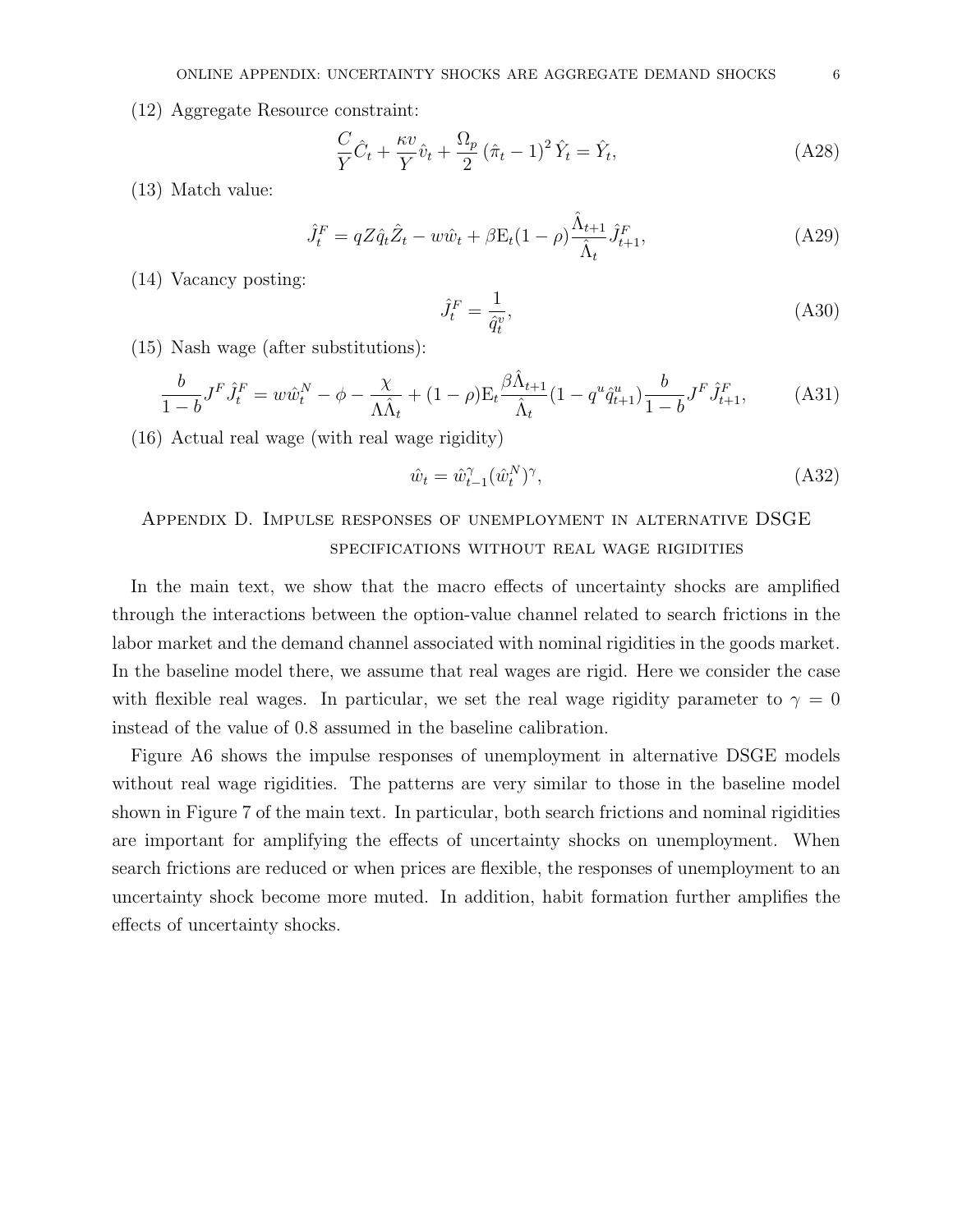

Figure A1. The effects of a one-standard deviation shock to the VIX in the BVAR model. The time series data are monthly, ranging from 1986:01 to 2013:10. The solid lines represent median responses of the variables to a onestandard-deviation increase in the innovations to uncertainty. The dashed lines around each solid line represent the 90-percent error bands for the estimated median impulse responses.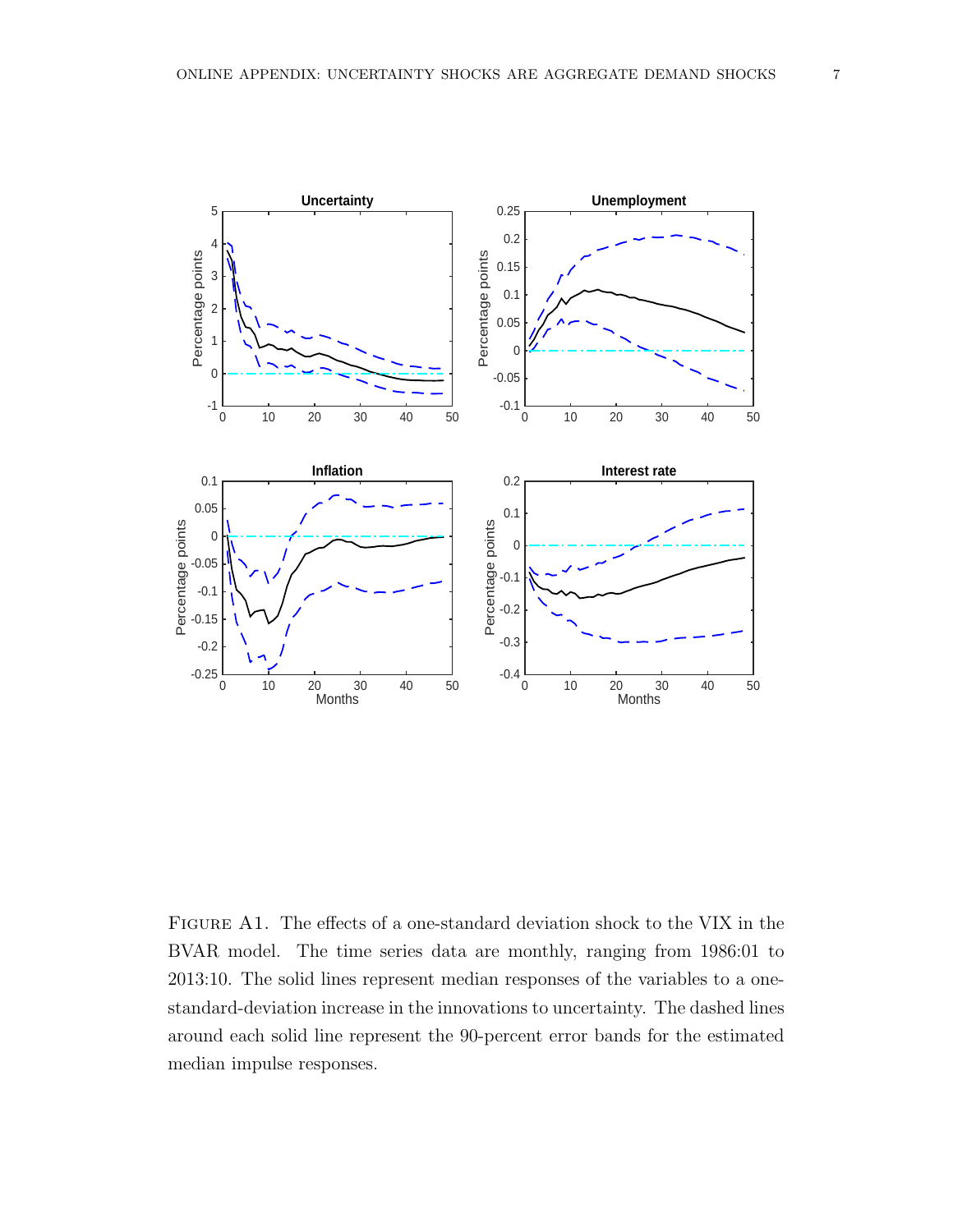

FIGURE A2. The effects of a one-standard deviation shock to perceived uncertainty in the Michigan Survey of Consumers in BVAR model with longterm interest rates. The time series data are monthly, ranging from 1978:01 to 2013:10. The solid lines represent median responses of the variables to a one-standard-deviation increase in the innovations to uncertainty. The dashed lines around each solid line represent the 90-percent confidence bands of the estimated median impulse responses.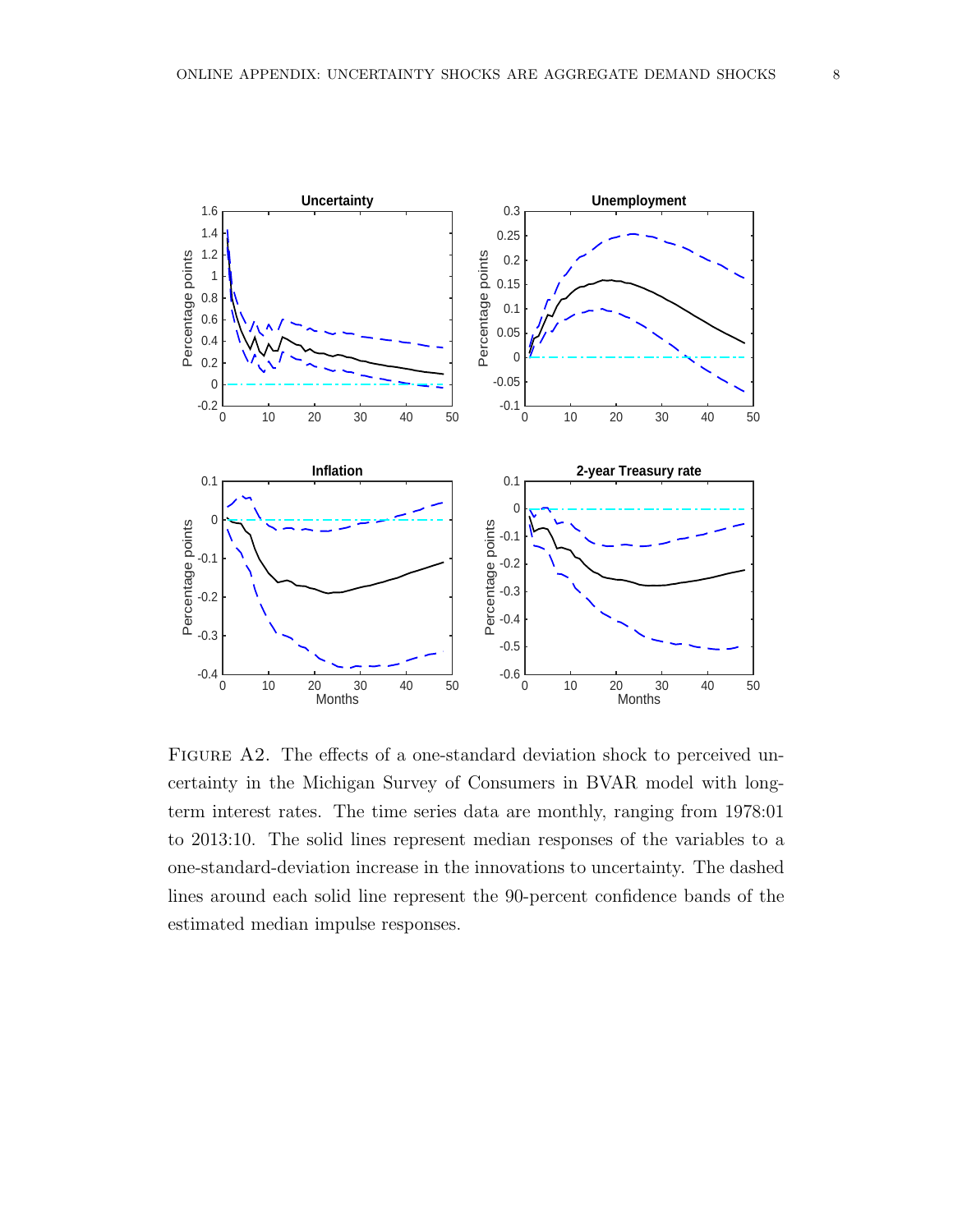

Figure A3. The effects of a one-standard deviation shock to VIX in BVAR model with long-term interest rates. The time series data are monthly, ranging from 1986:01 to 2013:10. The solid lines represent median responses of the variables to a one-standard-deviation increase in the innovations to uncertainty. The dashed lines around each solid line represent the 90-percent confidence bands of the estimated median impulse responses.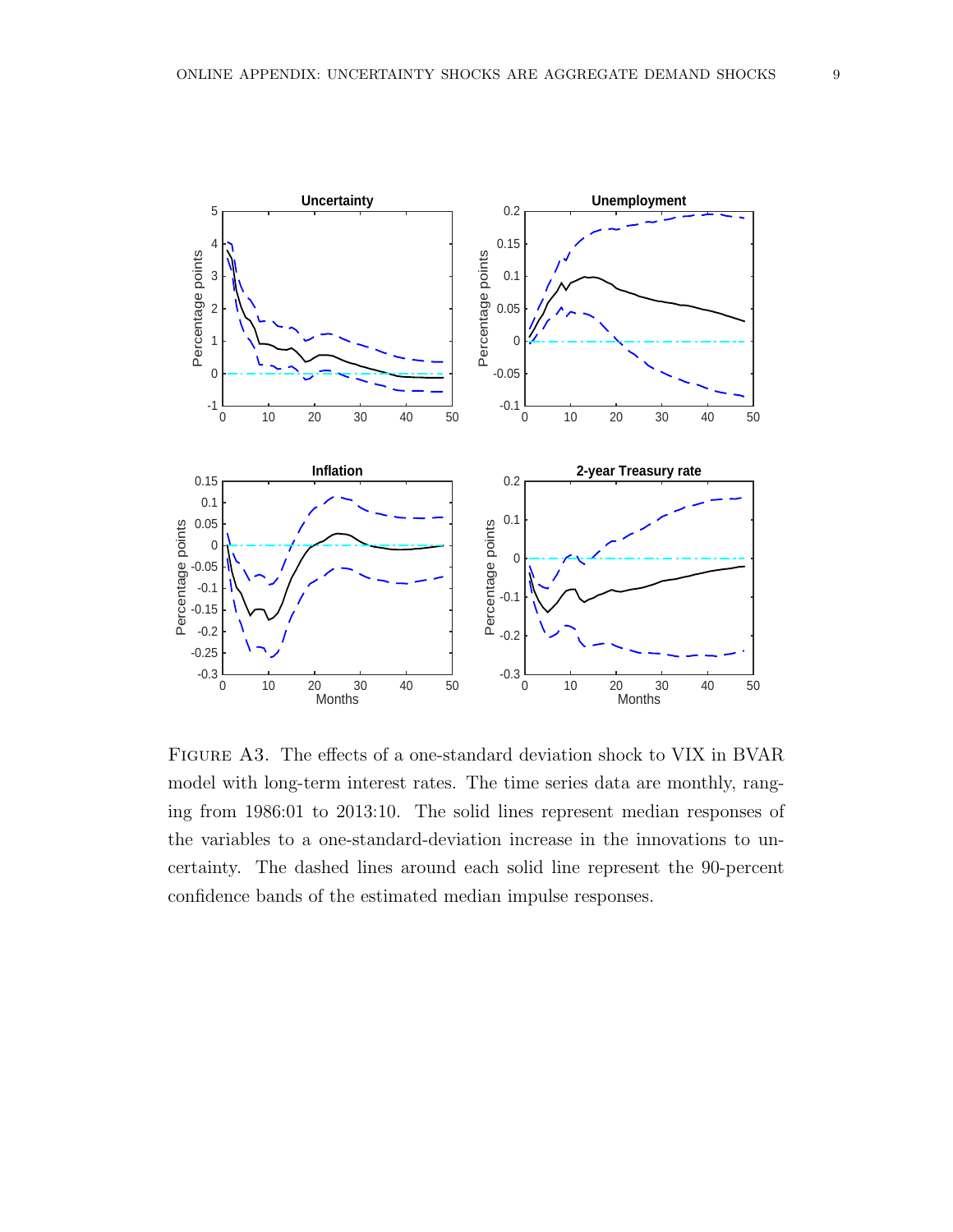

FIGURE A4. The effects of a one-standard deviation shock to perceived uncertainty in the Michigan Survey of Consumers in BVAR model augmented with consumer sentiment about current economic conditions. The time series data are monthly, ranging from 1978:01 to 2013:10. The solid lines represent median responses of the variables to a one-standard-deviation increase in the innovations to uncertainty. The dashed lines around each solid line represent the 90-percent confidence bands of the estimated median impulse responses.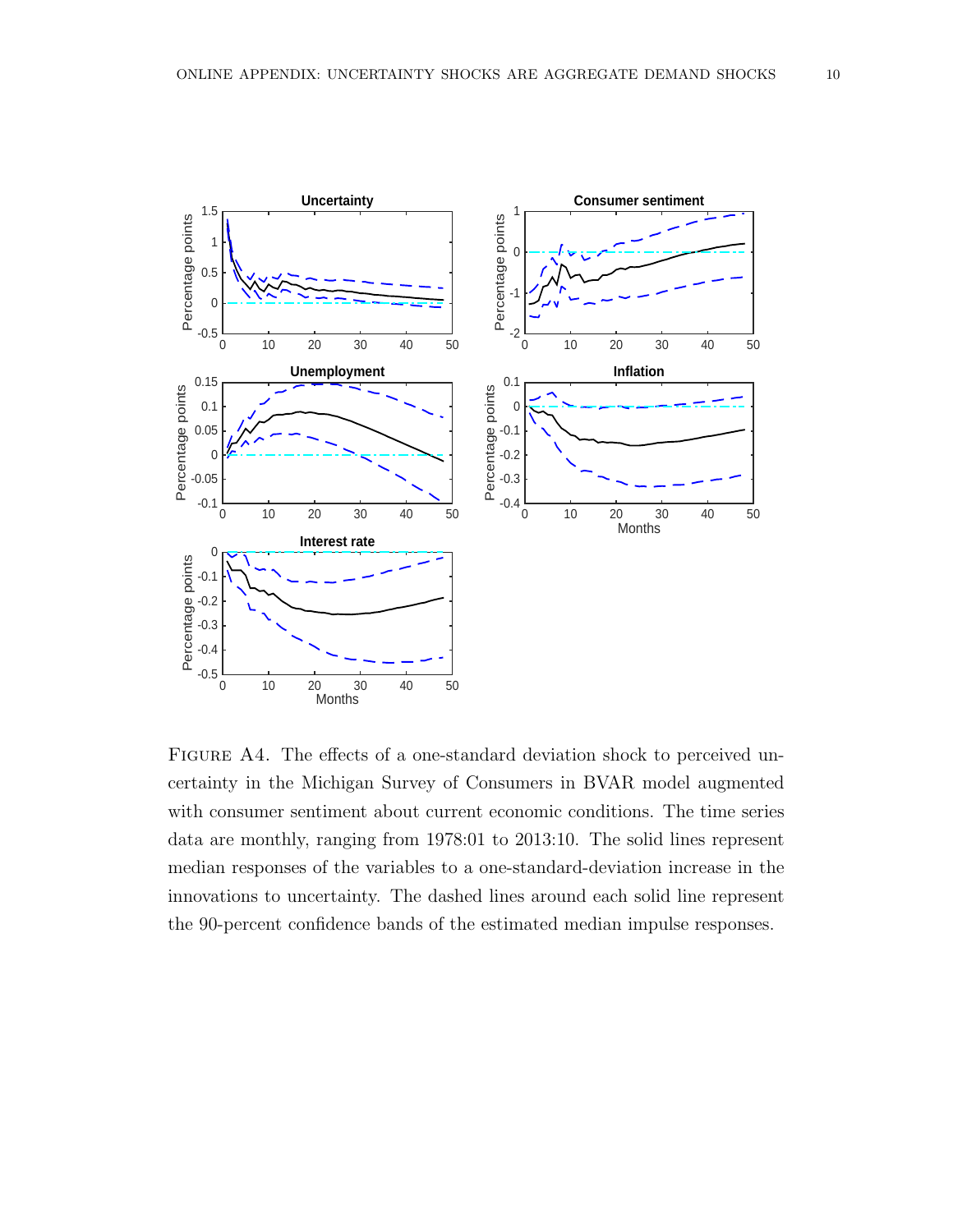

Figure A5. The effects of a one-standard deviation shock to VIX in BVAR model augmented with consumer sentiment about current economic conditions. The time series data are monthly, ranging from 1986:01 to 2013:10. The solid lines represent median responses of the variables to a one-standard-deviation increase in the innovations to uncertainty. The dashed lines around each solid line represent the 90-percent confidence bands of the estimated median impulse responses.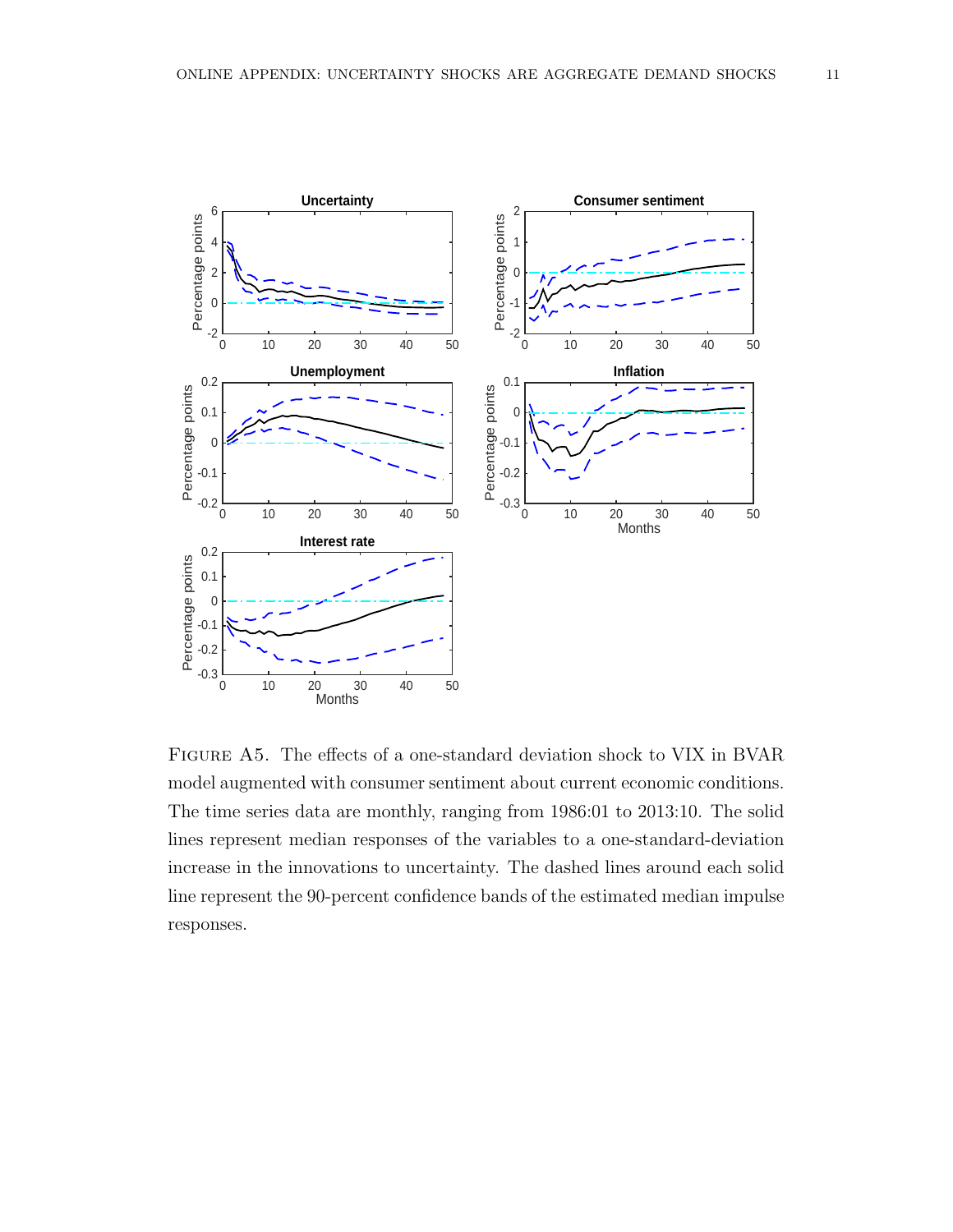

FIGURE A6. Amplification mechanisms for technology uncertainty in the model with no real wage rigidities.